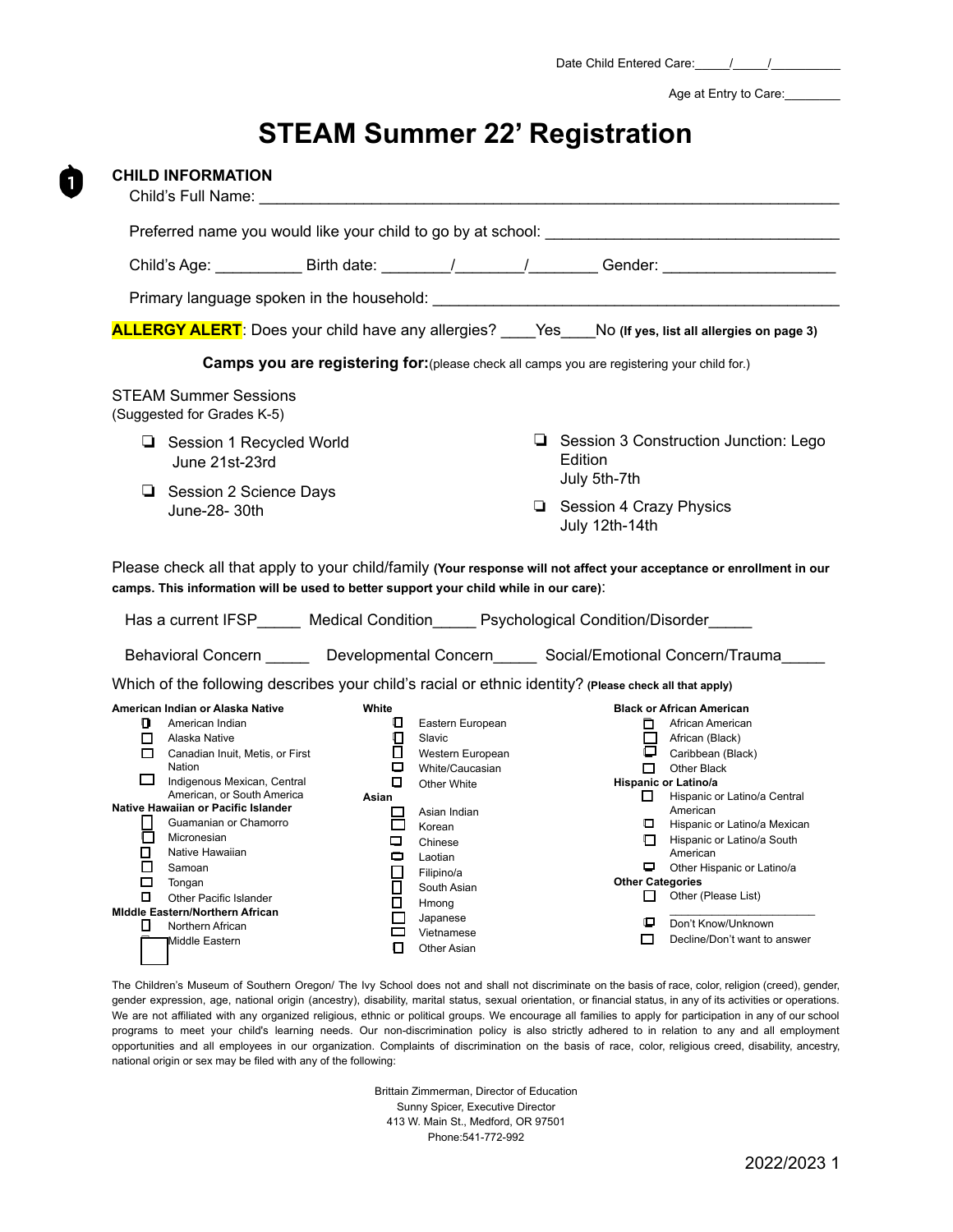## **PARENT/GUARDIAN INFORMATION**

2

 $\boldsymbol{\Theta}$ 

0

| Child lives at address:                                                                                                                                                                                                               |  |  |
|---------------------------------------------------------------------------------------------------------------------------------------------------------------------------------------------------------------------------------------|--|--|
|                                                                                                                                                                                                                                       |  |  |
|                                                                                                                                                                                                                                       |  |  |
| Work Hours: ______________________Work Address: ________________________________                                                                                                                                                      |  |  |
|                                                                                                                                                                                                                                       |  |  |
|                                                                                                                                                                                                                                       |  |  |
|                                                                                                                                                                                                                                       |  |  |
|                                                                                                                                                                                                                                       |  |  |
|                                                                                                                                                                                                                                       |  |  |
|                                                                                                                                                                                                                                       |  |  |
|                                                                                                                                                                                                                                       |  |  |
|                                                                                                                                                                                                                                       |  |  |
| Work Hours: _______________________Work Address: _______________________________                                                                                                                                                      |  |  |
|                                                                                                                                                                                                                                       |  |  |
| <b>EMERGENCY CONTACT INFORMATION</b> Please provide up to two emergency contacts for us to reach<br>out to <b>after attempting to reach parent(s)/guardian(s)</b> listed above. These will be added to your<br>approved pick-up list. |  |  |
|                                                                                                                                                                                                                                       |  |  |
|                                                                                                                                                                                                                                       |  |  |
|                                                                                                                                                                                                                                       |  |  |
| PICK-UP LIST Please list anyone other than the parents/guardians and emergency contacts, who<br>has your permission to pick up your child.                                                                                            |  |  |
|                                                                                                                                                                                                                                       |  |  |
|                                                                                                                                                                                                                                       |  |  |
|                                                                                                                                                                                                                                       |  |  |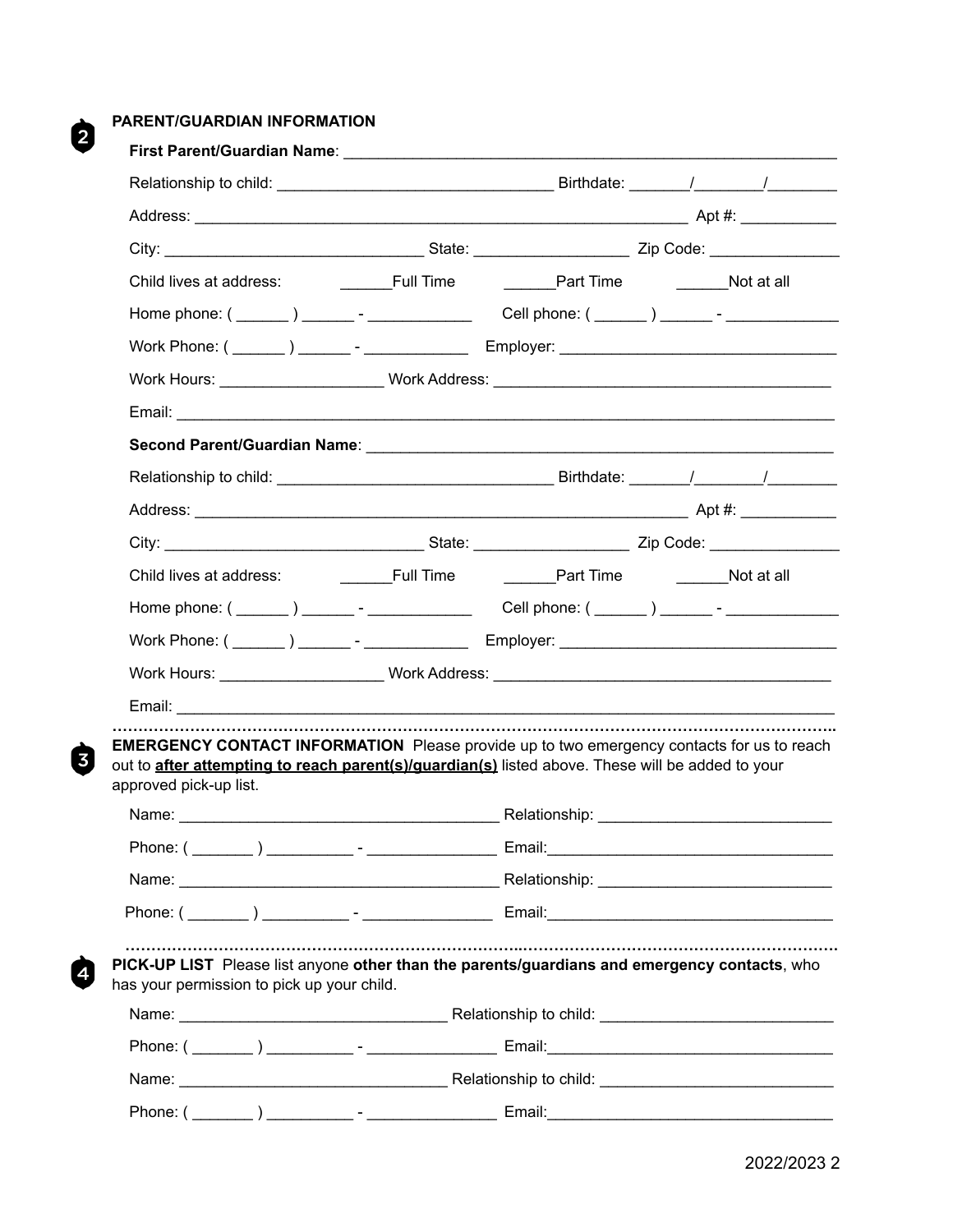## *Please list anyone who is NOT allowed to pick up your child?*

 $\dot{\mathbf{\Theta}}$ 

 $\dot{G}$ 

| Name(s): $\frac{1}{2}$                                                                                                                                             |  |  |
|--------------------------------------------------------------------------------------------------------------------------------------------------------------------|--|--|
| If the person listed above is a parent/guardian of your child, we will need copies of the legal documents that restrict<br>this person from picking up your child. |  |  |
| MEDICAL INFORMATION Please provide the following information regarding your child's health:                                                                        |  |  |
|                                                                                                                                                                    |  |  |
|                                                                                                                                                                    |  |  |
| Other Health Care Provider you feel we should be aware of:                                                                                                         |  |  |
|                                                                                                                                                                    |  |  |
|                                                                                                                                                                    |  |  |
| List any of your child's known allergies (including medicine or food) and any related medical protocols we<br>should be aware of:                                  |  |  |
| List all health problems or medical concerns. Please note if any problems/conditions restrict your child's                                                         |  |  |
|                                                                                                                                                                    |  |  |
| <b>CHILDS GENERAL INFORMATION</b> Please provide the following information:                                                                                        |  |  |
|                                                                                                                                                                    |  |  |
| If yes,                                                                                                                                                            |  |  |
|                                                                                                                                                                    |  |  |
|                                                                                                                                                                    |  |  |
|                                                                                                                                                                    |  |  |
| What are ways that work to communicate with or calm your child when they are stressed or upset:                                                                    |  |  |
| Rituals or practices unique to your child that would help us to care for or support them:                                                                          |  |  |

 $\mathcal{L}_\mathcal{L}$  , and the contribution of the contribution of the contribution of the contribution of the contribution of the contribution of the contribution of the contribution of the contribution of the contribution of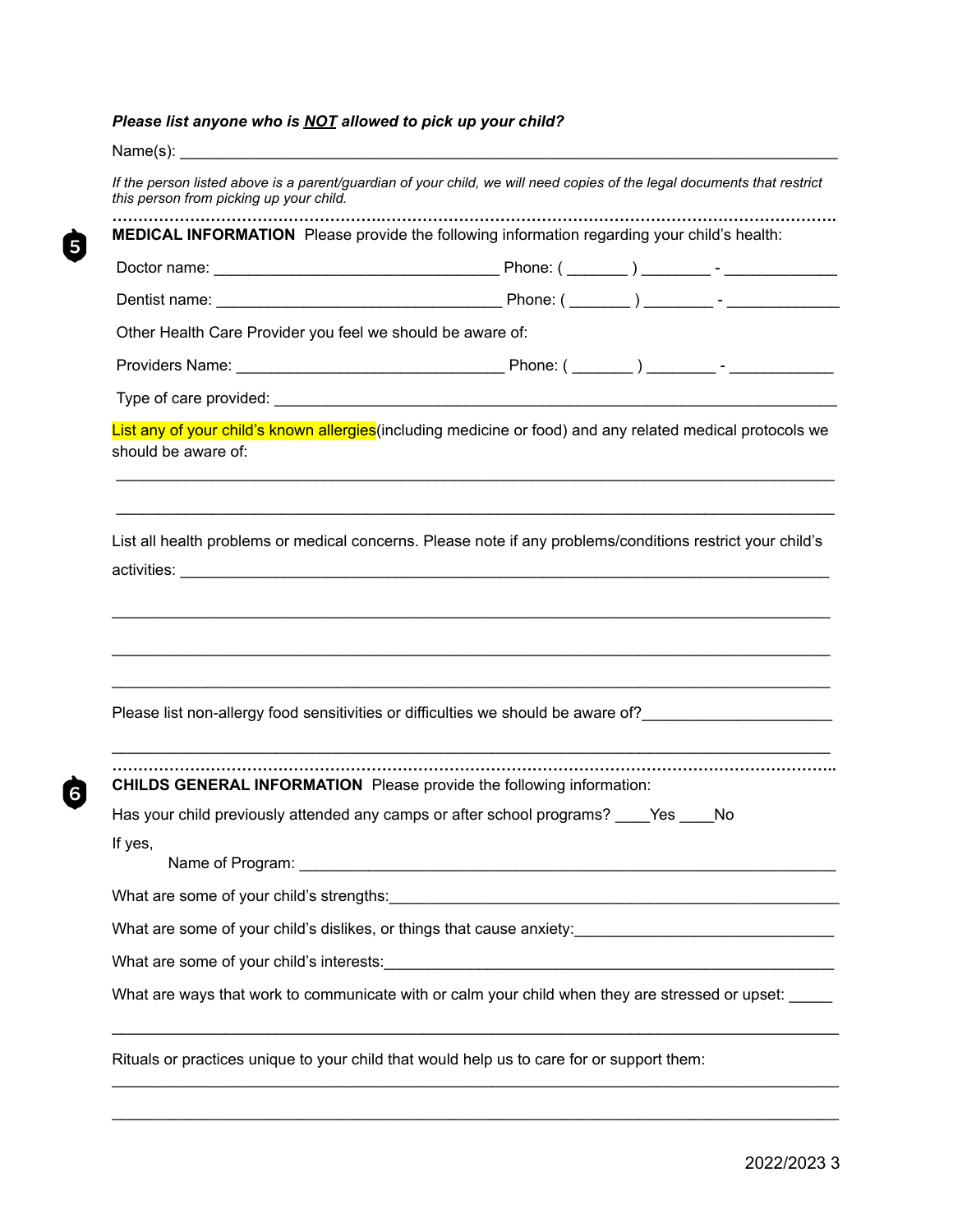Have there been any recent or upcoming changes, big events or experiences in your child's life (moves, new family/household members, custody changes, a death, vacations/traveling, schedule/routine changes, exciting or scary experience, etc)?

 $\mathcal{L}_\mathcal{L}$  , and the contribution of the contribution of the contribution of the contribution of the contribution of the contribution of the contribution of the contribution of the contribution of the contribution of

 $\mathcal{L}_\mathcal{L}$  , and the contribution of the contribution of the contribution of the contribution of the contribution of the contribution of the contribution of the contribution of the contribution of the contribution of

 $\mathcal{L}_\mathcal{L}$  , and the contribution of the contribution of the contribution of the contribution of the contribution of the contribution of the contribution of the contribution of the contribution of the contribution of

 $\mathcal{L}_\mathcal{L}$  , and the contribution of the contribution of the contribution of the contribution of the contribution of the contribution of the contribution of the contribution of the contribution of the contribution of

 $\mathcal{L}_\mathcal{L}$  , and the contribution of the contribution of the contribution of the contribution of the contribution of the contribution of the contribution of the contribution of the contribution of the contribution of

| <b>FAMILY INFORMATION</b> |  |
|---------------------------|--|

 $\overline{7}$ 

Annual Household Income: \$\_\_\_\_\_\_\_\_\_\_\_\_\_\_\_\_\_\_\_\_\_\_\_\_\_\_\_\_ Household size: \_\_\_\_\_\_\_\_\_\_\_\_\_\_\_\_\_\_

Please list all members of the household **NOT** including the parents/guardians listed (If your child resides in two houses please list all the members of both households).

| PARENT/GUARDIAN AUTHORIZATION Please list any restrictions to permission of the following:               |  |  |
|----------------------------------------------------------------------------------------------------------|--|--|
| $\Box$ My child may be taken on field trips or excursions by bus or private motor vehicle, as well as on |  |  |

❏ My child may be given non-prescription medication as indicated on the container. This may include: sunscreen, children's pain reliever, antibacterial first aid cream and diapering ointment. Syrup of ipecac may be administered if deemed necessary by the poison control operator. (The child's parent or guardian will be contacted prior to administering non-prescription pain relievers.)

neighborhood walking excursions under required supervision.

Restriction:

Restriction:

❏ My child may be given prescription medications as indicated by a doctor. Prescription medications must be current and the container clearly labeled by the issuing pharmacy with the doctor's name, your child's name, and complete dosage directions. These will only be administered as directed with a signed medical consent form from the parent.

Restriction:

In an emergency, The Children's Museum of Southern Oregon/The Ivy School has my permission to call 911 and initiate ambulance transport of my child to the hospital, at my expense, to obtain medical treatment. (In most emergencies, 911 is called and the child is transported to the nearest hospital and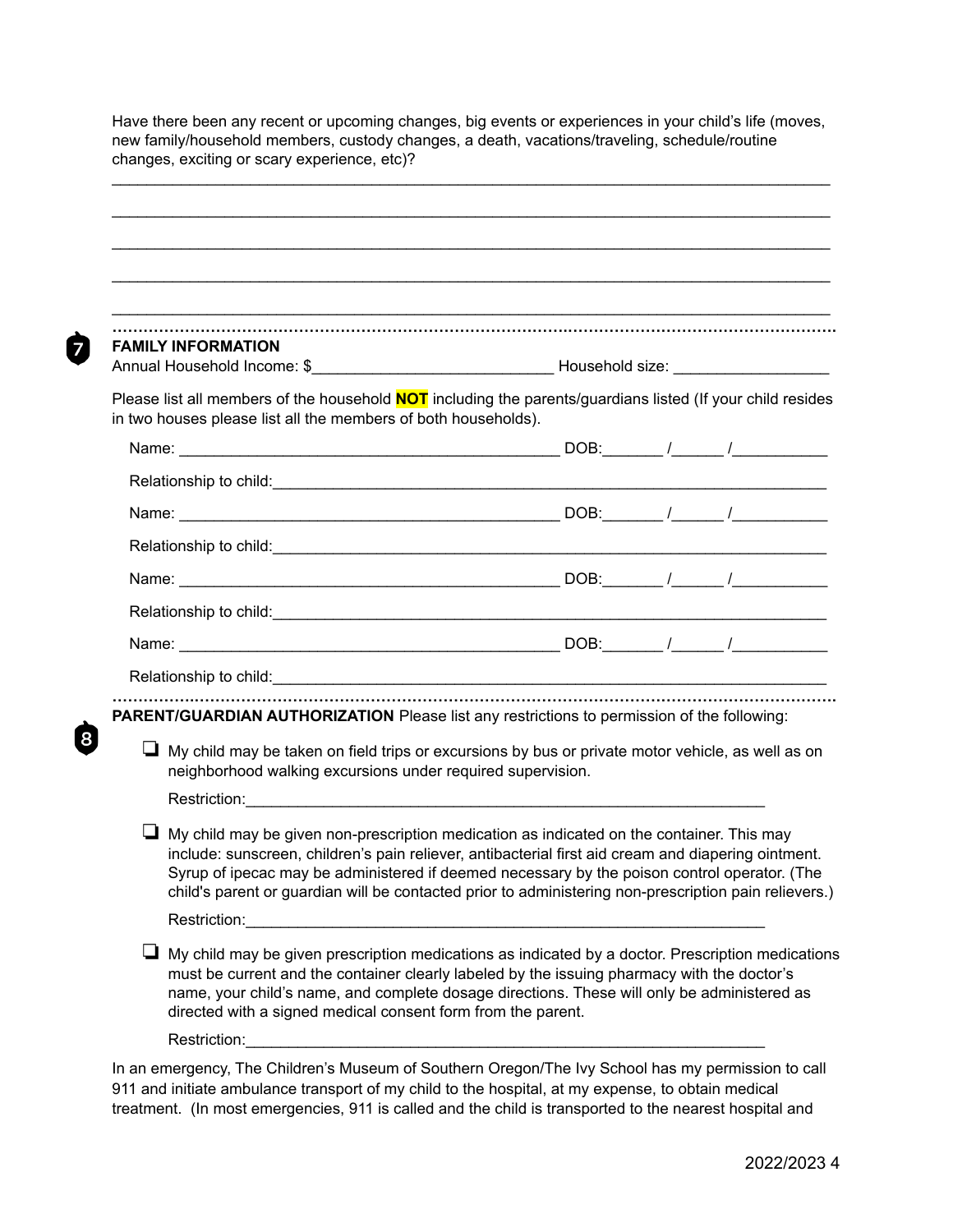treated by the on-call physician. The parent(s)/guardian(s) of the child will be notified as soon as possible.)

If it is needed, The Children's Museum of Southern Oregon/The Ivy School has my permission to transport my child to an available physician or medical treatment facility and be treated by medical personnel.

| Parent/Guardian Signature: | ⊃ate: |  |  |
|----------------------------|-------|--|--|
| <b>Printed Name</b>        |       |  |  |

#### **Sunscreen Authorization** (please read and sign)

I understand that I am expected to apply sunscreen to my child every morning before drop off. In addition, I will provide a **non-aerosolized sunscreen**, in its original packaging, labeled with my child's name. By signing below I authorize STEAM Summer Staff to assist (if needed) with applying sunscreen to any bare skin surfaces throughout the day, including the face, tops of ears and bare shoulders, arms, legs, and feet, 15-30 min before outdoor activity. I understand that sunscreen will not be applied to any broken skin and I will be notified if a skin reaction has been observed. By signing below I agree to all of the above statements.

Childs Name

9

 $10$ 

Parent/Guardian Signature:\_\_\_\_\_\_\_\_\_\_\_\_\_\_\_\_\_\_\_\_\_\_\_\_\_\_\_\_\_\_\_\_\_\_\_\_ Date: \_\_\_\_\_\_/\_\_\_\_\_\_/\_\_\_\_\_\_\_ **……………………………………………………………………………………………………………….………….**

**STEAM SUMMER Fee Payment Agreement** Please read and sign.

STEAM Summer Sessions are a total of \$120.00 per session, which includes a \$25.00 non-refundable registration fee due at the time of registration and the remaining \$105.00 due 10 days before the start of each session. If The Children's Museum of Southern Oregon/The Ivy School has not received both payments by the 10 day deadline your child's spot in the session will not be held. If you need to cancel your child's enrollment in a session after both payments have been made, please cancel no later than 5 business days before your child's session begins. The Children's Museum of Southern Oregon/The Ivy School can transfer the payment to a different session or give you a refund, minus a \$10.00 cancellation fee, if the cancellation is made by then. Cancellations made after that will not be refunded. In the event that we are responsible for canceling your child's session, a full refund will be given.

❏ I understand & agree to the STEAM Summer Fee Payment and Cancellation Agreement.

Signature:

| Date: |  |
|-------|--|
|       |  |

**Scholarship and Financial Aid Agreement** Please read and sign if you will be receiving a scholarship or financial aid from The Children's Museum of Southern Oregon. I understand that I am receiving a scholarship that covers all or part of my STEAM Summer fees. I understand that late pick-up fees are not covered by my scholarship. I understand I will be responsible for paying these fees if they occur. (Please check the box that applies to your family)

❏ I understand and agree to The Children's Museum of Southern Oregon STEAM Summer Scholarship/Financial Aid Agreement.

❏ I am not receiving aid of any kind.

Signature:\_\_\_\_\_\_\_\_\_\_\_\_\_\_\_\_\_\_\_\_\_\_\_\_\_\_\_\_\_\_\_\_\_\_\_\_\_\_\_\_\_\_\_\_\_\_\_ Date: \_\_\_\_\_\_/\_\_\_\_\_\_/\_\_\_\_\_\_\_

**………………………………………………………………………………………………………………………….. PHOTO RELEASE FOR CLASSROOM MANAGEMENT AND FAMILY COMMUNICATION** Please read and sign.

I hereby grant The Children's Museum of Southern Oregon/The Ivy School permission to take and use my child's photograph in connection with STEAM Summer activities and projects, for use in their private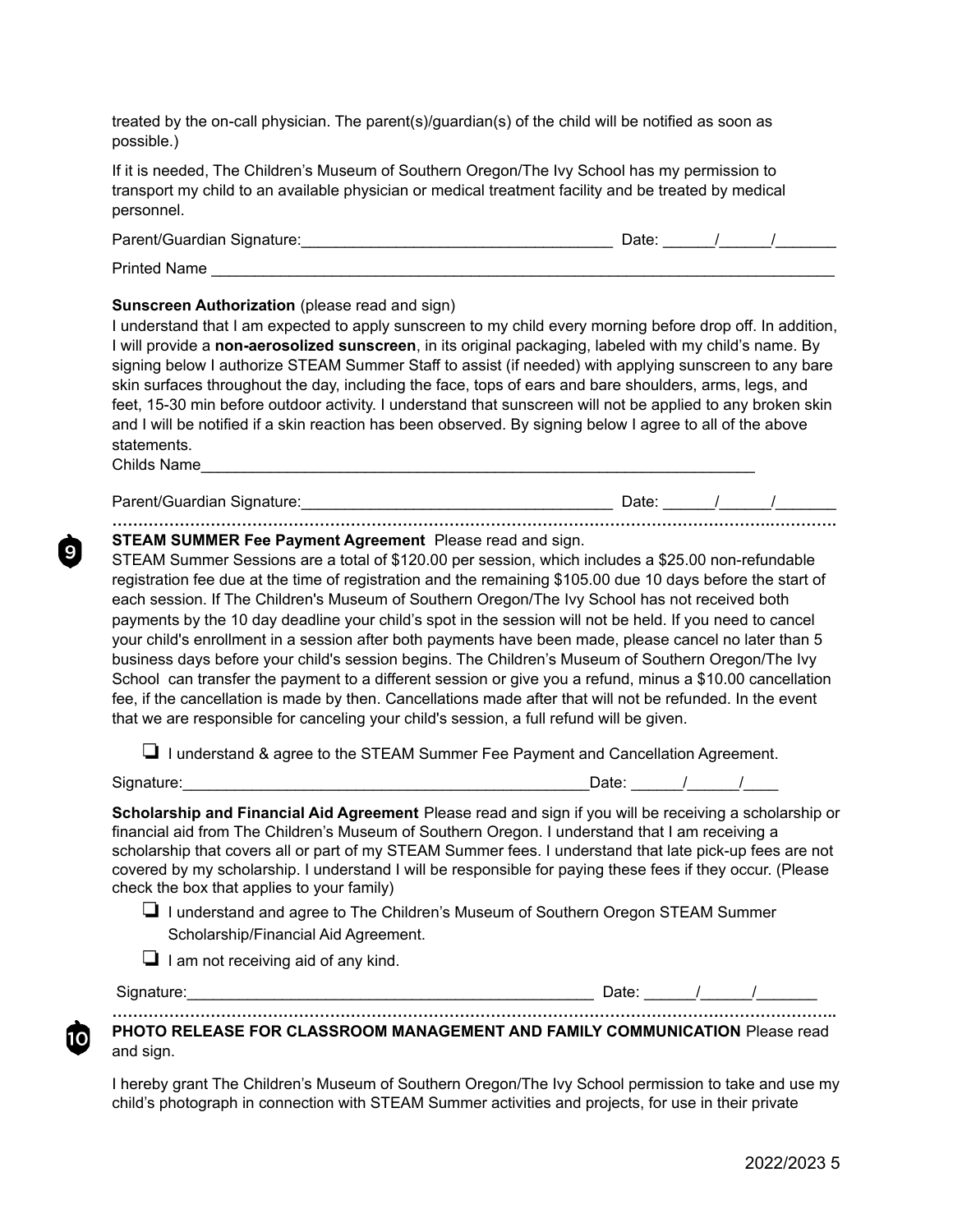portfolio, classroom displays, brightwheel profile image, documentation and communication, and other private communication with our family. (Please make your selection below)

- $\Box$  I DO grant permission for my child to be photographed
- ❏ I DO NOT grant permission for my child to be photographed

| Signature:    | Date. |
|---------------|-------|
| Child's Name: |       |

### **PHOTO RELEASE** Please read and sign.

I hereby grant The Children's Museum of Southern Oregon/The Ivy School permission to take and use my child's photograph in connection with STEAM Summer activities, and projects, for use in displays, publications and web site posts related to The Children's Museum of Southern Oregon/The Ivy School, without payment or any other consideration in perpetuity. These photographs are used for internal communication and projects, and preschool/museum promotion. I have read and understand the above. (Please make your selection below)

| If ideas make your sciedholl below)                                                                                                                                                                                                                                                                                                                                                                                                       |  |                              |
|-------------------------------------------------------------------------------------------------------------------------------------------------------------------------------------------------------------------------------------------------------------------------------------------------------------------------------------------------------------------------------------------------------------------------------------------|--|------------------------------|
| $\Box$ I DO grant permission for my child to be photographed                                                                                                                                                                                                                                                                                                                                                                              |  |                              |
| I DO NOT grant permission for my child to be photographed                                                                                                                                                                                                                                                                                                                                                                                 |  |                              |
|                                                                                                                                                                                                                                                                                                                                                                                                                                           |  |                              |
|                                                                                                                                                                                                                                                                                                                                                                                                                                           |  |                              |
| <b>VIDEO RELEASE</b> Please read and sign.<br>I authorize The Children's Museum of Southern Oregon/The Ivy School to use short video clip footage of<br>my child taken during their day. These videos are for educational purposes, and will be shown to staff and<br>our parent community only. They will not be used for marketing or distributed to the public through any<br>social media outlets. (Please make your selection below) |  |                              |
| $\Box$ I DO grant permission for video to be taken of my child(ren)<br>I DO NOT grant permission for video to be taken of my child(ren)                                                                                                                                                                                                                                                                                                   |  |                              |
|                                                                                                                                                                                                                                                                                                                                                                                                                                           |  | Date: $\sqrt{1-\frac{1}{2}}$ |
|                                                                                                                                                                                                                                                                                                                                                                                                                                           |  |                              |
| Please Read and Initial your agreement to the following statements:                                                                                                                                                                                                                                                                                                                                                                       |  |                              |
| I understand I will receive a copy of STEAM Summer session dates and times. If any changes<br>occur I will be notified by email. I understand that I am responsible for checking my emails and contacting<br>The Children's Museum of Southern Oregon/The Ivy School if I have any questions or concerns.                                                                                                                                 |  |                              |

**\_\_\_\_\_\_\_\_** I have read and understand The STEAM Summer Fee Payment Agreement and have confirmed my child's session(s). I understand that I cannot drop-off my child more than **5 minutes before** the start of each day. I am aware that I cannot drop my child off more than **25 minutes late** without pre-arranging it with STEAM Summer staff. I understand that if I pick-up my child more than 5 min late, a fee will be added to my account.

**\_\_\_\_\_\_\_\_** I understand that my child will go outside, as part of their daily schedule, in **all** weather conditions (rain, wind, high and low temperatures). I will send my child to their session in weather-appropriate clothing. If my child's clothing restricts their ability to go outside, I understand I may be called to bring my child clothes, jacket, shoes,etc.